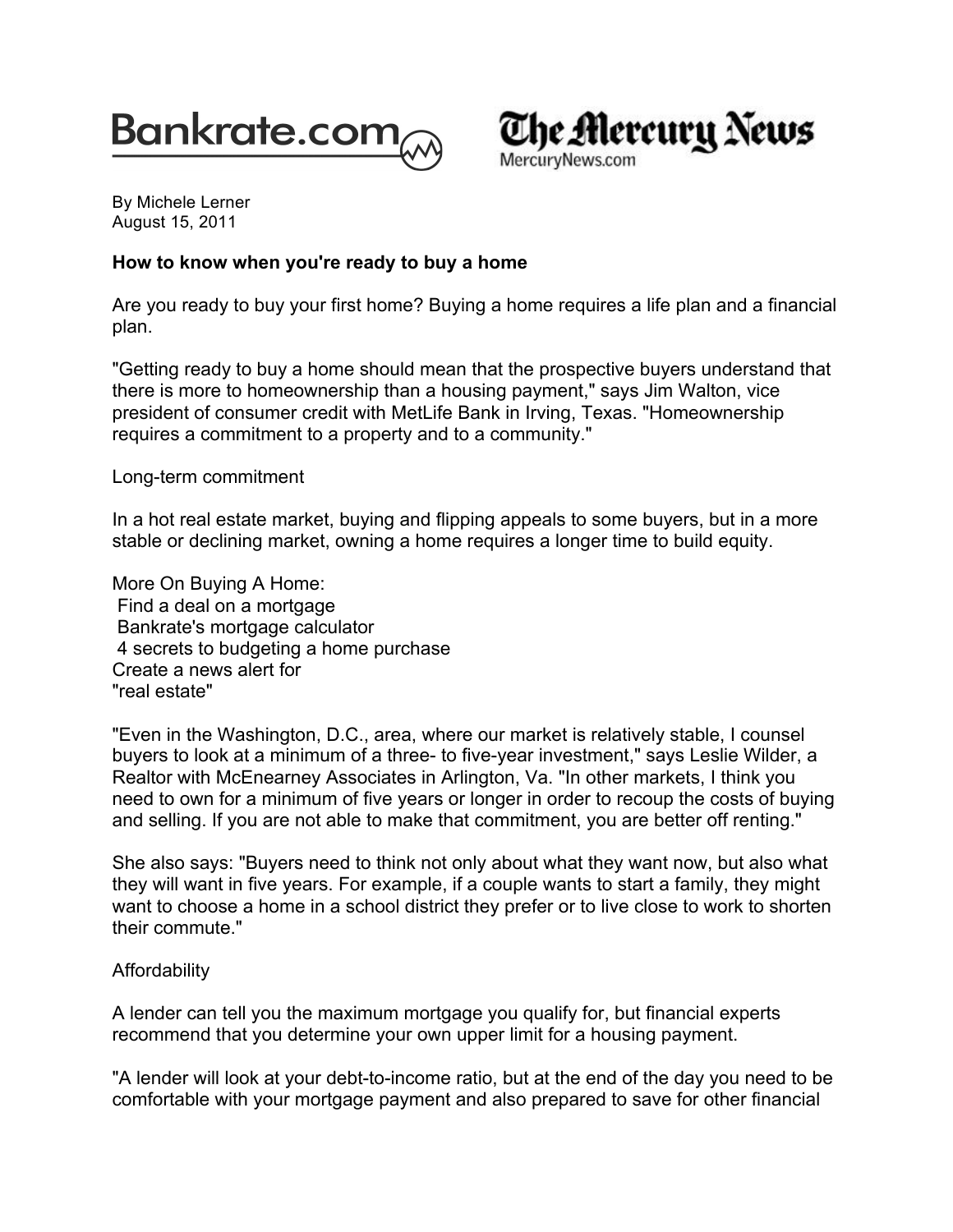needs even after you become a homeowner," Walton says. "Buyers should take a disciplined approach to saving for a down payment, and then they need to be able to continue to save after they buy, for home maintenance and emergencies."

Marc Schindler, a Certified Financial Planner and owner of Pivot Point Advisors in Bellaire, Texas, says he looks at real estate as an illiquid investment.

"If you needed the cash from the sale of a home, it would take time to sell and cost about 7 percent of the home value for transaction costs," Schindler says. "I would recommend that no more than 25 percent of your asset allocation should be in real estate. For someone young with few assets, that may mean postponing buying a home until you can save more money."

## Interest rates

Wilder says a good lender can talk to buyers about a variety of mortgage scenarios based on loan qualifications and size of down payment.

"A lender should also talk to you about the impact of rising interest rates so you understand how much you can afford at different rates," Wilder says. "Buyers need to buy within their comfort level, so they may need to compromise on the home they buy. If they decide to wait to save more, they need to realize that if interest rates go up they may not be able to qualify for the same mortgage amount as they can right now."

## Qualifications

A credit score of 720 to 740 is generally required to qualify for the lowest mortgage rates. FHA loan requirements are more lenient and sometimes lenders qualify borrowers with a score as low as 620 for these government-insured loans.

"We generally look for a stable two-year job history, but we know people have lost jobs in the past few years so we are looking for a re-established job history if someone has been unemployed," Walton says.

## Home prices and rental rates

Schindler says potential buyers should research their housing market to determine whether owning is more affordable than renting or the other way around. In some markets, demand drives up rents, while a glut of homes for sale drives down prices.

"A rent-versus-own calculator can be a good resource, but generally these will show you the maximum mortgage you qualify for at the best rates," says Walton. "Determining how much you want to spend on rent or a mortgage should be a personal decision."

Responsibilities of homeowners